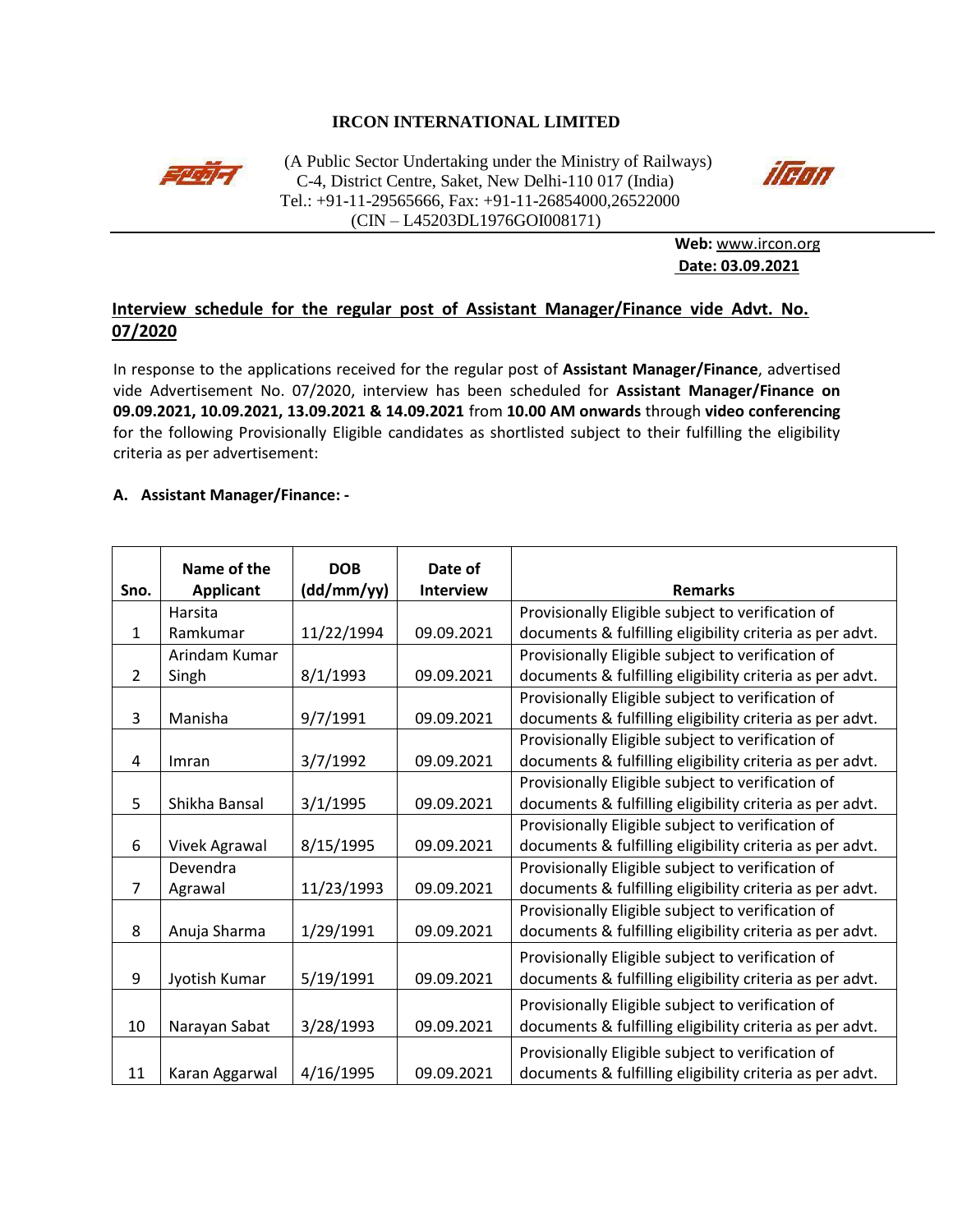|    |                     |            |            | Provisionally Eligible subject to verification of        |
|----|---------------------|------------|------------|----------------------------------------------------------|
| 12 | Punnya Khanna       | 8/5/1994   | 09.09.2021 | documents & fulfilling eligibility criteria as per advt. |
|    | Pavan Kumar         |            |            | Provisionally Eligible subject to verification of        |
| 13 | Tirumalasetti       | 2/21/1996  | 09.09.2021 | documents & fulfilling eligibility criteria as per advt. |
|    |                     |            |            | Provisionally Eligible subject to verification of        |
| 14 | Shivani Singhal     | 8/22/1995  | 09.09.2021 | documents & fulfilling eligibility criteria as per advt. |
|    |                     |            |            | Provisionally Eligible subject to verification of        |
| 15 | Prateek Jain        | 5/22/1994  | 09.09.2021 | documents & fulfilling eligibility criteria as per advt. |
|    |                     |            |            | Provisionally Eligible subject to verification of        |
| 16 | Nikhil Sharma       | 12/25/1991 | 09.09.2021 | documents & fulfilling eligibility criteria as per advt. |
|    | Lokesh              |            |            | Provisionally Eligible subject to verification of        |
| 17 | Bhardwaj            | 9/16/1992  | 09.09.2021 | documents & fulfilling eligibility criteria as per advt. |
|    |                     |            |            | Provisionally Eligible subject to verification of        |
| 18 | Abhishek Goel       | 3/22/1991  | 09.09.2021 | documents & fulfilling eligibility criteria as per advt. |
|    |                     |            |            | Provisionally Eligible subject to verification of        |
| 19 | Ravi Agarwal        | 1/18/1993  | 09.09.2021 | documents & fulfilling eligibility criteria as per advt. |
|    |                     |            |            | Provisionally Eligible subject to verification of        |
| 20 | Reetika             | 2/16/1991  | 09.09.2021 | documents & fulfilling eligibility criteria as per advt. |
|    |                     |            |            | Provisionally Eligible subject to verification of        |
| 21 | Aditi Sharma        | 3/8/1993   | 10.09.2021 | documents & fulfilling eligibility criteria as per advt. |
|    | Lakshman            |            |            |                                                          |
|    | Prasad              |            |            | Provisionally Eligible subject to verification of        |
| 22 | Kushwaha            | 3/12/1979  | 10.09.2021 | documents & fulfilling eligibility criteria as per advt. |
|    |                     |            |            | Provisionally Eligible subject to verification of        |
| 23 | Chandan Chetri      | 1/11/1991  | 10.09.2021 | documents & fulfilling eligibility criteria as per advt. |
|    | Kailash Chandra     |            |            | Provisionally Eligible subject to verification of        |
| 24 | Sahu                | 3/7/1993   | 10.09.2021 | documents & fulfilling eligibility criteria as per advt. |
|    | Anil Laxman         |            |            | Provisionally Eligible subject to verification of        |
| 25 | Nishad              | 5/10/1990  | 10.09.2021 | documents & fulfilling eligibility criteria as per advt. |
|    |                     |            |            | Provisionally Eligible subject to verification of        |
| 26 | <b>ASHISH KUMAR</b> | 1/29/1989  | 10.09.2021 | documents & fulfilling eligibility criteria as per advt. |
|    |                     |            |            |                                                          |
|    |                     |            |            | Provisionally Eligible subject to verification of        |
| 27 | Namrata Goyal       | 1/21/1990  | 10.09.2021 | documents & fulfilling eligibility criteria as per advt. |
|    |                     |            |            | Provisionally Eligible subject to verification of        |
| 28 | Rajneesh Singh      | 11/13/1989 | 10.09.2021 | documents & fulfilling eligibility criteria as per advt. |
|    |                     |            |            | Provisionally Eligible subject to verification of        |
| 29 | Narender Singh      | 6/19/1990  | 10.09.2021 | documents & fulfilling eligibility criteria as per advt. |
|    |                     |            |            | Provisionally Eligible subject to verification of        |
| 30 | Lakhbir Kumar       | 8/23/1989  | 10.09.2021 | documents & fulfilling eligibility criteria as per advt. |
|    |                     |            |            | Provisionally Eligible subject to verification of        |
| 31 | Nitika Malhotra     | 2/5/1994   | 10.09.2021 | documents & fulfilling eligibility criteria as per advt. |
|    |                     |            |            |                                                          |
|    |                     |            |            | Provisionally Eligible subject to verification of        |
| 32 | Goli Venkatesh      | 7/25/1993  | 10.09.2021 | documents & fulfilling eligibility criteria as per advt. |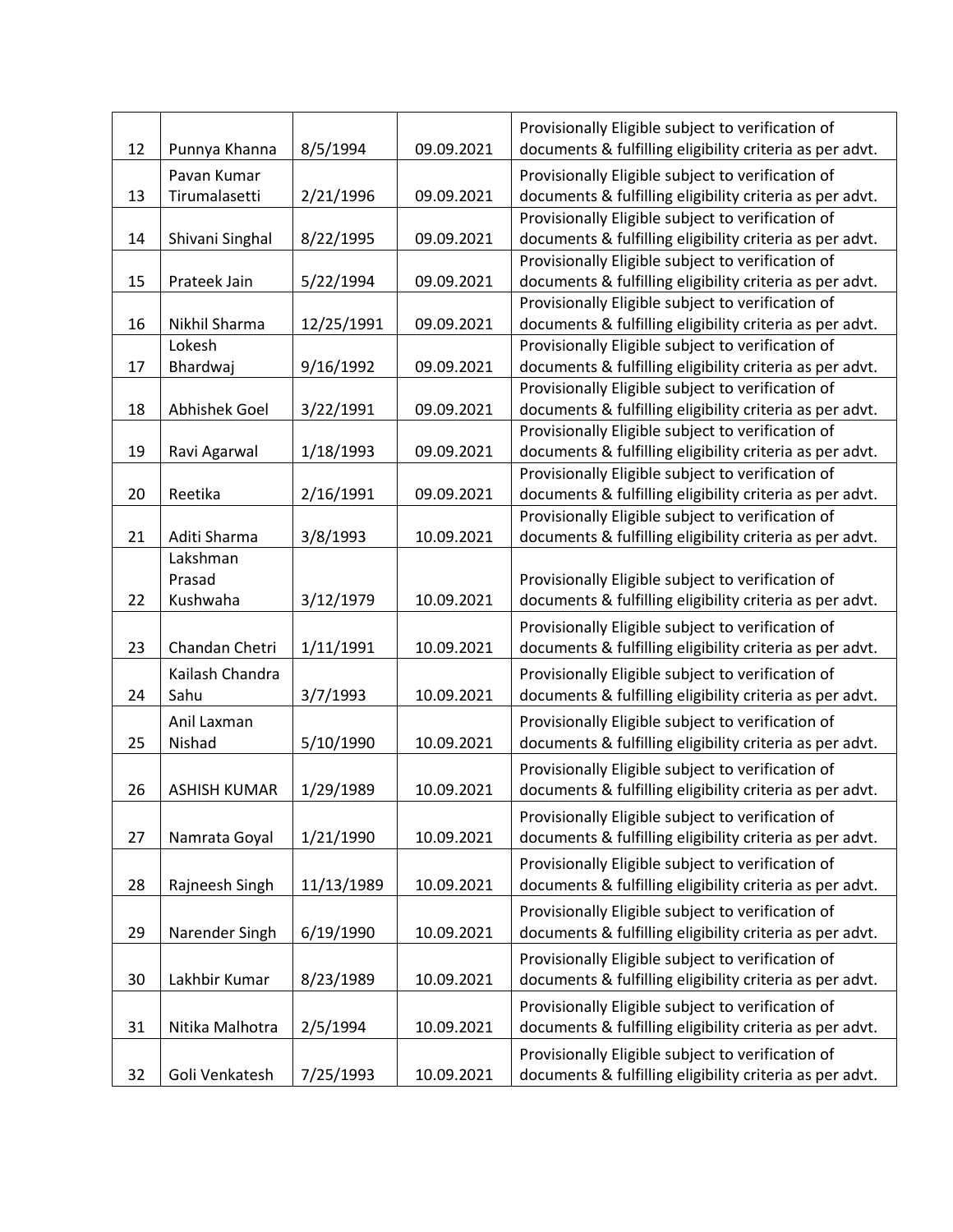| 33 | Deepanshu<br><b>Bhatia</b> | 11/23/1993 | 10.09.2021 | Provisionally Eligible subject to verification of<br>documents & fulfilling eligibility criteria as per advt. |
|----|----------------------------|------------|------------|---------------------------------------------------------------------------------------------------------------|
|    |                            |            |            | Provisionally Eligible subject to verification of                                                             |
| 34 | Rajat Gupta                | 9/24/1993  | 10.09.2021 | documents & fulfilling eligibility criteria as per advt.                                                      |
| 35 | Suman Kumar                |            | 10.09.2021 | Provisionally Eligible subject to verification of                                                             |
|    | Adhurjya                   | 8/12/1991  |            | documents & fulfilling eligibility criteria as per advt.<br>Provisionally Eligible subject to verification of |
| 36 | Rekha Rani                 | 12/6/1991  | 10.09.2021 | documents & fulfilling eligibility criteria as per advt.                                                      |
| 37 | Gaurav Singla              | 8/5/1992   | 10.09.2021 | Provisionally Eligible subject to verification of<br>documents & fulfilling eligibility criteria as per advt. |
| 38 | Shribhagawan<br>Sharma     | 10/1/1997  | 10.09.2021 | Provisionally Eligible subject to verification of<br>documents & fulfilling eligibility criteria as per advt. |
| 39 | Komal Darani               | 4/8/1993   | 10.09.2021 | Provisionally Eligible subject to verification of<br>documents & fulfilling eligibility criteria as per advt. |
| 40 | Akhilesh Dhyani            | 1/7/1991   | 10.09.2021 | Provisionally Eligible subject to verification of<br>documents & fulfilling eligibility criteria as per advt. |
| 41 | Shujauddin                 | 6/10/1992  | 13.09.2021 | Provisionally Eligible subject to verification of<br>documents & fulfilling eligibility criteria as per advt. |
|    | Vijay Singh                |            |            | Provisionally Eligible subject to verification of                                                             |
| 42 | Chouhan                    | 12/4/1994  | 13.09.2021 | documents & fulfilling eligibility criteria as per advt.                                                      |
| 43 | Vivek Bhardwaj             | 10/2/1993  | 13.09.2021 | Provisionally Eligible subject to verification of<br>documents & fulfilling eligibility criteria as per advt. |
| 44 | Mantu Kumar                | 5/12/1991  | 13.09.2021 | Provisionally Eligible subject to verification of<br>documents & fulfilling eligibility criteria as per advt. |
| 45 | Anjali Jain                | 6/8/1992   | 13.09.2021 | Provisionally Eligible subject to verification of<br>documents & fulfilling eligibility criteria as per advt. |
| 46 | Deepankar<br>Katyal        | 1/12/1992  | 13.09.2021 | Provisionally Eligible subject to verification of<br>documents & fulfilling eligibility criteria as per advt. |
| 47 | <b>B.Ravi Kumar</b>        | 7/15/1991  | 13.09.2021 | Provisionally Eligible subject to verification of<br>documents & fulfilling eligibility criteria as per advt. |
|    |                            |            |            | Provisionally Eligible subject to verification of                                                             |
| 48 | Divya Gupta                | 1/27/1993  | 13.09.2021 | documents & fulfilling eligibility criteria as per advt.                                                      |
| 49 | <b>Anshul Singhal</b>      | 5/11/1992  | 13.09.2021 | Provisionally Eligible subject to verification of<br>documents & fulfilling eligibility criteria as per advt. |
|    |                            |            |            | Provisionally Eligible subject to verification of                                                             |
| 50 | Avneesh Kumar              | 8/7/1995   | 13.09.2021 | documents & fulfilling eligibility criteria as per advt.                                                      |
| 51 | Nidhi Bansal               | 12/29/1991 | 13.09.2021 | Provisionally Eligible subject to verification of<br>documents & fulfilling eligibility criteria as per advt. |
|    | Pankaj Kumar               |            |            | Provisionally Eligible subject to verification of                                                             |
| 52 | Tiwari                     | 1/1/1982   | 13.09.2021 | documents & fulfilling eligibility criteria as per advt.                                                      |
| 53 | Amit Kumar<br>Dalal        | 3/20/1992  | 13.09.2021 | Provisionally Eligible subject to verification of<br>documents & fulfilling eligibility criteria as per advt. |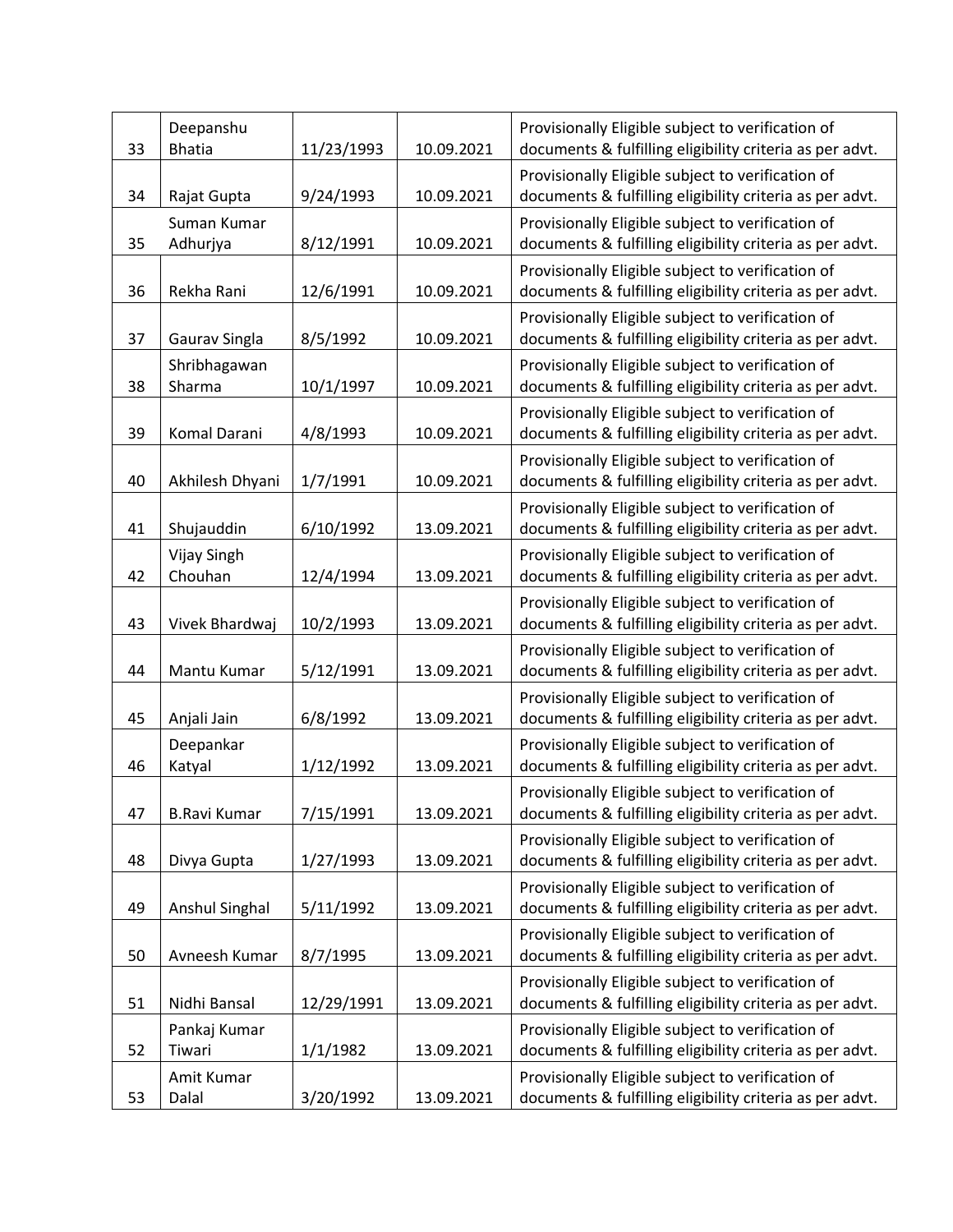| 54 | Rahul Gupta                  | 1/6/1992   | 13.09.2021 | Provisionally Eligible subject to verification of<br>documents & fulfilling eligibility criteria as per advt. |
|----|------------------------------|------------|------------|---------------------------------------------------------------------------------------------------------------|
| 55 | Lakshya Rawat                | 4/19/1996  | 13.09.2021 | Provisionally Eligible subject to verification of<br>documents & fulfilling eligibility criteria as per advt. |
|    | Ajeet Kumar                  |            |            | Provisionally Eligible subject to verification of                                                             |
| 56 | Gupta                        | 7/6/1993   | 13.09.2021 | documents & fulfilling eligibility criteria as per advt.                                                      |
| 57 | Pratik Gupta                 | 5/20/1992  | 13.09.2021 | Provisionally Eligible subject to verification of<br>documents & fulfilling eligibility criteria as per advt. |
| 58 | Hemant Kumar<br>Sahoo        | 6/7/1991   | 13.09.2021 | Provisionally Eligible subject to verification of<br>documents & fulfilling eligibility criteria as per advt. |
| 59 | Ritu Arora                   | 7/9/1992   | 13.09.2021 | Provisionally Eligible subject to verification of<br>documents & fulfilling eligibility criteria as per advt. |
| 60 | Jitender<br>Sheoran          | 6/13/1991  | 13.09.2021 | Provisionally Eligible subject to verification of<br>documents & fulfilling eligibility criteria as per advt. |
|    | Shweta                       |            |            |                                                                                                               |
| 61 | Bhagyarathudu<br>Bollavathri | 1/31/1991  | 13.09.2021 | Provisionally Eligible subject to verification of<br>documents & fulfilling eligibility criteria as per advt. |
|    |                              |            |            | Provisionally Eligible subject to verification of                                                             |
| 62 | Kehar Singh                  | 2/25/1994  | 14.09.2021 | documents & fulfilling eligibility criteria as per advt.                                                      |
| 63 | Ankit<br>Shrivastava         | 6/23/1991  | 14.09.2021 | Provisionally Eligible subject to verification of<br>documents & fulfilling eligibility criteria as per advt. |
| 64 | Pradeep Kumar<br>Chaurasia   | 5/10/1991  | 14.09.2021 | Provisionally Eligible subject to verification of<br>documents & fulfilling eligibility criteria as per advt. |
|    |                              |            |            | Provisionally Eligible subject to verification of                                                             |
| 65 | Nikhil Agarwal               | 5/8/1992   | 14.09.2021 | documents & fulfilling eligibility criteria as per advt.                                                      |
| 66 | Akash Rathi                  | 9/10/1995  | 14.09.2021 | Provisionally Eligible subject to verification of<br>documents & fulfilling eligibility criteria as per advt. |
| 67 | Shivani Jadon                | 7/19/1992  | 14.09.2021 | Provisionally Eligible subject to verification of<br>documents & fulfilling eligibility criteria as per advt. |
|    | Dharamveer                   |            |            | Provisionally Eligible subject to verification of                                                             |
| 68 | Rathore                      | 4/23/1992  | 14.09.2021 | documents & fulfilling eligibility criteria as per advt.                                                      |
| 69 | Nikhil Singhal               | 5/15/1995  | 14.09.2021 | Provisionally Eligible subject to verification of<br>documents & fulfilling eligibility criteria as per advt. |
| 70 | Ankita Kabra                 | 4/3/1993   | 14.09.2021 | Provisionally Eligible subject to verification of<br>documents & fulfilling eligibility criteria as per advt. |
|    | Kalidasu                     |            |            | Provisionally Eligible subject to verification of                                                             |
| 71 | Mangam                       | 5/9/1991   | 14.09.2021 | documents & fulfilling eligibility criteria as per advt.                                                      |
| 72 | Priyanka Gandhi              | 11/19/1991 | 14.09.2021 | Provisionally Eligible subject to verification of<br>documents & fulfilling eligibility criteria as per advt. |
| 73 | <b>Bindu Trivedi</b>         | 1/17/1992  | 14.09.2021 | Provisionally Eligible subject to verification of<br>documents & fulfilling eligibility criteria as per advt. |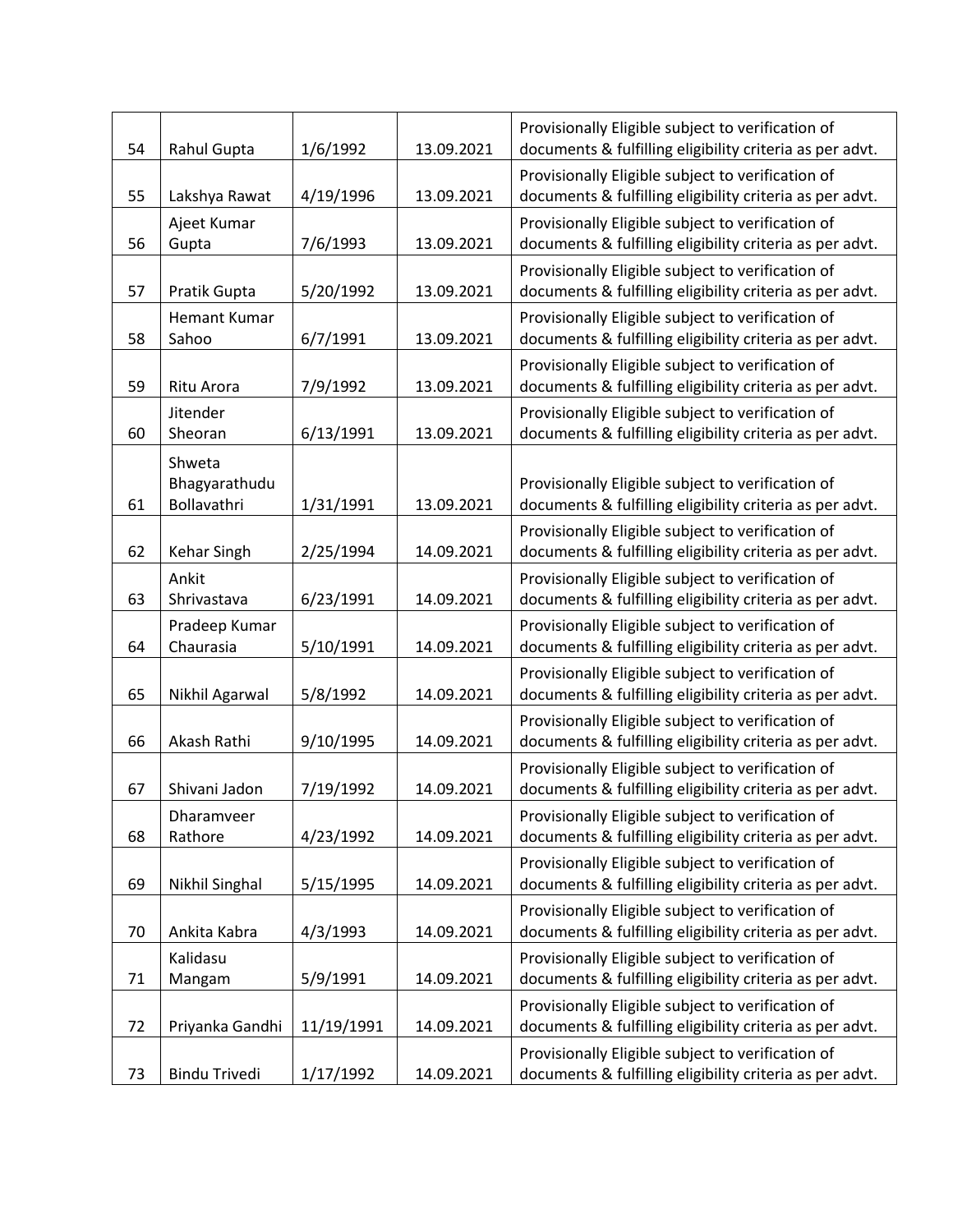| 74 | Piyush Janyani                        | 11/29/1994 | 14.09.2021 | Provisionally Eligible subject to verification of<br>documents & fulfilling eligibility criteria as per advt. |
|----|---------------------------------------|------------|------------|---------------------------------------------------------------------------------------------------------------|
| 75 | Deep Kanwar                           | 11/10/1992 | 14.09.2021 | Provisionally Eligible subject to verification of<br>documents & fulfilling eligibility criteria as per advt. |
| 76 | Mohit Gupta                           | 9/7/1991   | 14.09.2021 | Provisionally Eligible subject to verification of<br>documents & fulfilling eligibility criteria as per advt. |
| 77 | Rosie Agarwal                         | 9/4/1992   | 14.09.2021 | Provisionally Eligible subject to verification of<br>documents & fulfilling eligibility criteria as per advt. |
| 78 | Braja Kishore<br>Mohanty              | 4/6/1990   | 14.09.2021 | Provisionally Eligible subject to verification of<br>documents & fulfilling eligibility criteria as per advt. |
| 79 | Sahil Goel                            | 10/3/1990  | 14.09.2021 | Provisionally Eligible subject to verification of<br>documents & fulfilling eligibility criteria as per advt. |
| 80 | Sanjay Kumar                          | 12/5/1989  | 14.09.2021 | Provisionally Eligible subject to verification of<br>documents & fulfilling eligibility criteria as per advt. |
| 81 | Rahul Mahajan                         | 2/10/1989  | 14.09.2021 | Provisionally Eligible subject to verification of<br>documents & fulfilling eligibility criteria as per advt. |
| 82 | Deepa<br>Mukeshbhai<br><b>Bagaria</b> | 5/30/1989  | 14.09.2021 | Provisionally Eligible subject to verification of<br>documents & fulfilling eligibility criteria as per advt. |
| 83 | Bhupander<br>singh Chauhan            | 2/21/1990  | 14.09.2021 | Provisionally Eligible subject to verification of<br>documents & fulfilling eligibility criteria as per advt. |

**B.** With reference to the Public Notification regarding Advt. No. 07/2020 for the post of Assistant Manager/Finance dated 25.06.2021, vide which shortlisting criteria on the basis of Percentage of marks obtained in CA/CMA (50% weightage) and No. of years of post-qualification experience (50% weightage) has been defined, following scores have been assigned to the candidates on the basis of said shortlisting criteria as under: -

| Sno.           | Name of the<br>Applicant | <b>Father's Name</b>    | <b>DOB</b><br>(dd/mm/yy) | Weightage<br>for<br><b>Experience</b><br>(out of 50) | Weightage<br>for<br>Percentage<br>in CA/CMA<br>(out of 50) | <b>Total</b><br>(out of<br>100) |
|----------------|--------------------------|-------------------------|--------------------------|------------------------------------------------------|------------------------------------------------------------|---------------------------------|
| 1              | Harsita Ramkumar         | Ramkumar Ganesh         | 11/22/1994               | 50                                                   | 50                                                         | 100                             |
| $\overline{2}$ | Arindam Kumar<br>Singh   | Ram Prasad Singh        | 8/1/1993                 | 50                                                   | 50                                                         | 100                             |
| 3              | Manisha                  | Ishwari Pujari          | 9/7/1991                 | 50                                                   | 50                                                         | 100                             |
| 4              | Imran                    | Sirajuddin              | 3/7/1992                 | 50                                                   | 50                                                         | 100                             |
| 5              | Shikha Bansal            | Sanjay Bansal           | 3/1/1995                 | 50                                                   | 50                                                         | 100                             |
| 6              | Vivek Agrawal            | Hariom Agrawal          | 8/15/1995                | 50                                                   | 45                                                         | 95                              |
| 7              | Devendra Agrawal         | Mukesh Kumar<br>Agrawal | 11/23/1993               | 50                                                   | 45                                                         | 95                              |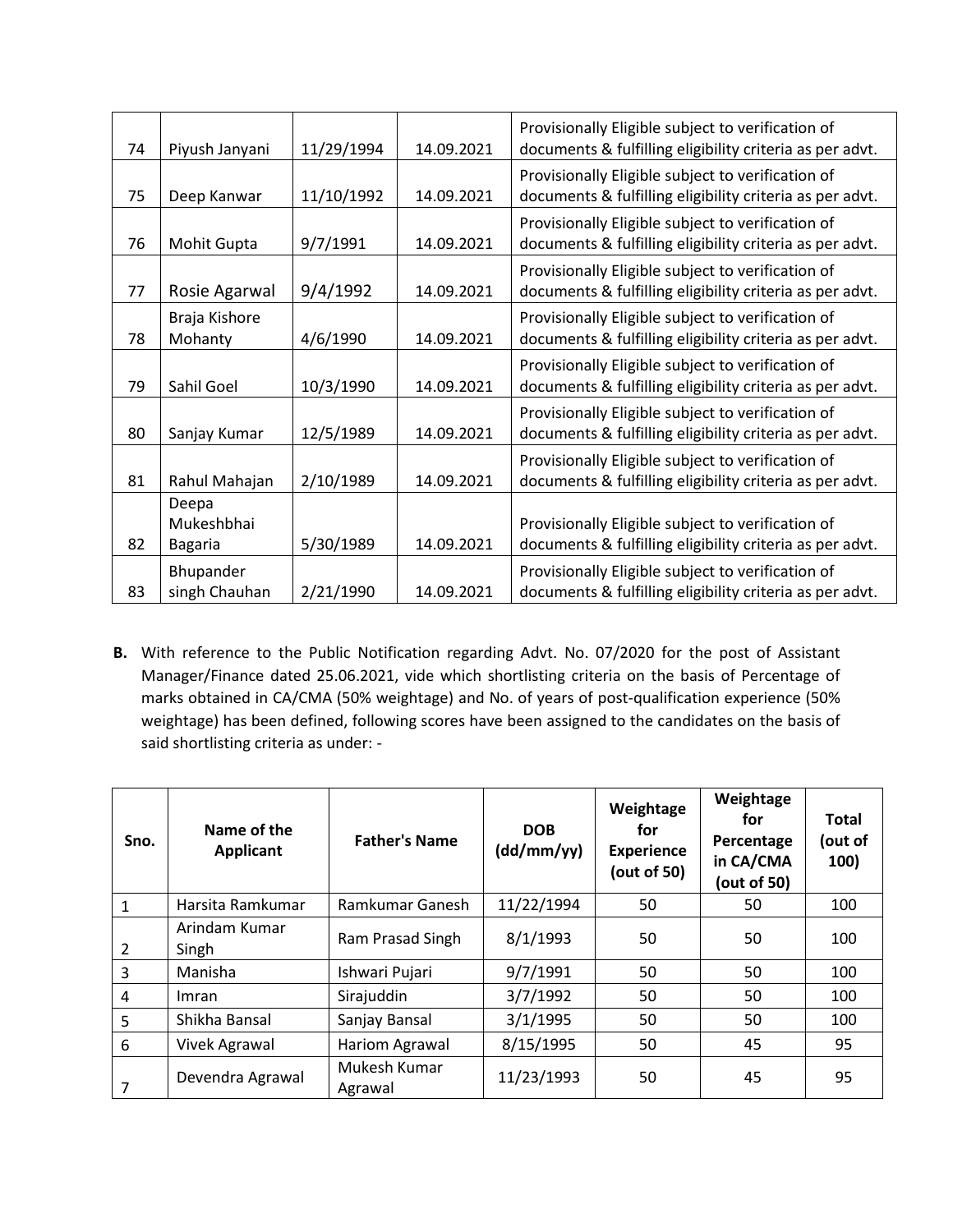| 8  | Anuja Sharma                 | Ajay Kumar Sharma              | 1/29/1991  | 50 | 45 | 95 |
|----|------------------------------|--------------------------------|------------|----|----|----|
| 9  | Jyotish Kumar                | Prakash Narayan                | 5/19/1991  | 50 | 45 | 95 |
| 10 | Narayan Sabat                | <b>Bhikari Charan</b><br>Sabat | 3/28/1993  | 50 | 45 | 95 |
| 11 | Karan Aggarwal               | Sandeep Aggarwal               | 4/16/1995  | 50 | 45 | 95 |
| 12 | Punnya Khanna                | Harkesh Khanna                 | 8/5/1994   | 50 | 45 | 95 |
| 13 | Pavan Kumar<br>Tirumalasetti | T.Srinivasa Rao                | 2/21/1996  | 45 | 50 | 95 |
| 14 | Shivani Singhal              | Pramod Kumar                   | 8/22/1995  | 45 | 50 | 95 |
| 15 | Prateek Jain                 | Vijay Kumar Jain               | 5/22/1994  | 50 | 45 | 95 |
| 16 | Nikhil Sharma                | Satyaprakash<br>Sharma         | 12/25/1991 | 50 | 45 | 95 |
| 17 | Lokesh Bhardwaj              | Rakesh Kumar                   | 9/16/1992  | 50 | 45 | 95 |
| 18 | Abhishek Goel                | Raj Kumar Goel                 | 3/22/1991  | 50 | 45 | 95 |
| 19 | Ravi Agarwal                 | Subhash Chandra<br>Agarwal     | 1/18/1993  | 50 | 45 | 95 |
| 20 | Reetika                      | Kuldeep Singh                  | 2/16/1991  | 50 | 45 | 95 |
| 21 | Aditi Sharma                 | Sanjay Sharma                  | 3/8/1993   | 50 | 45 | 95 |
| 22 | Lakshman Prasad<br>Kushwaha  | Jugroop Prasad                 | 3/12/1979  | 50 | 45 | 95 |
| 23 | Chandan Chetri               | Lt. Kharga Bahadur<br>Chetri   | 1/11/1991  | 45 | 50 | 95 |
| 24 | Kailash Chandra<br>Sahu      | Narayan Sahu                   | 3/7/1993   | 50 | 45 | 95 |
| 25 | Anil Laxman Nishad           | Laxman Firangi<br>Nishad       | 5/10/1990  | 50 | 45 | 95 |
| 26 | <b>ASHISH KUMAR</b>          | <b>CHANDAN SINGH</b>           | 1/29/1989  | 50 | 45 | 95 |
| 27 | Namrata Goyal                | Hariom Prakash                 | 1/21/1990  | 50 | 45 | 95 |
| 28 | Rajneesh Singh               | Kishori Lal                    | 11/13/1989 | 50 | 45 | 95 |
| 29 | Narender Singh               | Ranjeet Singh                  | 6/19/1990  | 50 | 45 | 95 |
| 30 | Lakhbir Kumar                | Sh. Mayaram                    | 8/23/1989  | 50 | 45 | 95 |
| 31 | Nitika Malhotra              | Ramesh Kumar                   | 2/5/1994   | 50 | 40 | 90 |
| 32 | Goli Venkatesh               | Goli Nagaiah                   | 7/25/1993  | 50 | 40 | 90 |
| 33 | Deepanshu Bhatia             | Medhusudan<br><b>Bhatia</b>    | 11/23/1993 | 50 | 40 | 90 |
| 34 | Rajat Gupta                  | Anil Kumar Gupta               | 9/24/1993  | 45 | 45 | 90 |
| 35 | Suman Kumar<br>Adhurjya      | Aloke Kumar<br>Adhurjya        | 8/12/1991  | 50 | 40 | 90 |
| 36 | Rekha Rani                   | Mohan Lal                      | 12/6/1991  | 50 | 40 | 90 |
| 37 | Gaurav Singla                | Raj Kumar Singla               | 8/5/1992   | 50 | 40 | 90 |
| 38 | Shribhagawan<br>Sharma       | Sagarmal Sharma                | 10/1/1997  | 50 | 40 | 90 |
| 39 | Komal Darani                 | Raj Kumar Darani               | 4/8/1993   | 45 | 45 | 90 |
| 40 | Akhilesh Dhyani              | Satish Dhyani                  | 1/7/1991   | 50 | 40 | 90 |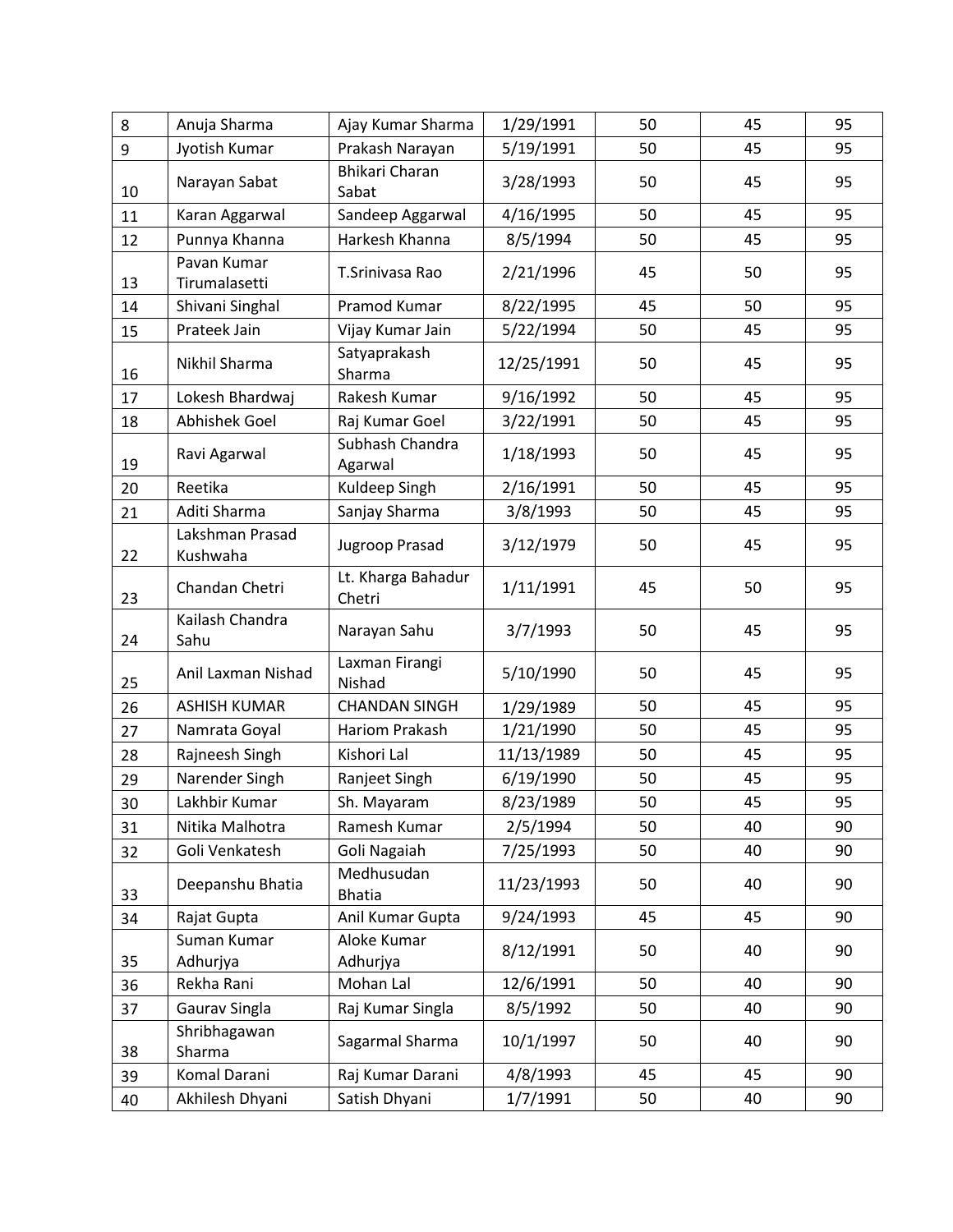| 41 | Shujauddin                             | Mohammad Irfan                 | 6/10/1992  | 50 | 40 | 90 |
|----|----------------------------------------|--------------------------------|------------|----|----|----|
| 42 | Vijay Singh Chouhan                    | Inder Singh<br>Chouhan         | 12/4/1994  | 45 | 45 | 90 |
| 43 | Vivek Bhardwaj                         | <b>Chander Pal</b><br>Sharma   | 10/2/1993  | 50 | 40 | 90 |
| 44 | Mantu Kumar                            | Ramprasad                      | 5/12/1991  | 50 | 40 | 90 |
| 45 | Anjali Jain                            | Surinder Jain                  | 6/8/1992   | 50 | 40 | 90 |
| 46 | Deepankar Katyal                       | Naresh Katyal                  | 1/12/1992  | 50 | 40 | 90 |
| 47 | <b>B.Ravi Kumar</b>                    | B. Pattabhi Reddy              | 7/15/1991  | 50 | 40 | 90 |
| 48 | Divya Gupta                            | Anil Gupta                     | 1/27/1993  | 50 | 40 | 90 |
| 49 | Anshul Singhal                         | Shankar Lal                    | 5/11/1992  | 50 | 40 | 90 |
| 50 | Avneesh Kumar                          | Vinay Kumar                    | 8/7/1995   | 45 | 45 | 90 |
| 51 | Nidhi Bansal                           | Rishi Ram Bansal               | 12/29/1991 | 50 | 40 | 90 |
| 52 | Pankaj Kumar Tiwari                    | Jagdeo Prasad<br>Tiwari        | 1/1/1982   | 50 | 40 | 90 |
| 53 | Amit Kumar Dalal                       | Nar Singh                      | 3/20/1992  | 45 | 45 | 90 |
| 54 | Rahul Gupta                            | Rajendra Kumar<br>Gupta        | 1/6/1992   | 50 | 40 | 90 |
| 55 | Lakshya Rawat                          | Gajendra Rawat                 | 4/19/1996  | 50 | 40 | 90 |
| 56 | Ajeet Kumar Gupta                      | <b>Badshah Prasad</b><br>Gupta | 7/6/1993   | 50 | 40 | 90 |
| 57 | Pratik Gupta                           | <b>Basu Dev Gupta</b>          | 5/20/1992  | 50 | 40 | 90 |
| 58 | <b>Hemant Kumar</b><br>Sahoo           | Rath Sahoo                     | 6/7/1991   | 50 | 40 | 90 |
| 59 | Ritu Arora                             | Harish Arora                   | 7/9/1992   | 50 | 40 | 90 |
| 60 | Jitender Sheoran                       | <b>Ram Niwas</b>               | 6/13/1991  | 50 | 40 | 90 |
| 61 | Shweta<br>Bhagyarathudu<br>Bollavathri | Bhagyarathudu N<br>Bollavathri | 1/31/1991  | 50 | 40 | 90 |
| 62 | Kehar Singh                            | Mani Ram Chhimpa               | 2/25/1994  | 50 | 40 | 90 |
| 63 | Ankit Shrivastava                      | Rajesh Shrivastava             | 6/23/1991  | 50 | 40 | 90 |
| 64 | Pradeep Kumar<br>Chaurasia             | Shiv Kumar<br>Chaurasia        | 5/10/1991  | 50 | 40 | 90 |
| 65 | Nikhil Agarwal                         | Lt. Praveen Kumar<br>Agarwal   | 5/8/1992   | 45 | 45 | 90 |
| 66 | Akash Rathi                            | Late Giriraj Rathi             | 9/10/1995  | 50 | 40 | 90 |
| 67 | Shivani Jadon                          | Krishn Kumar Singh             | 7/19/1992  | 50 | 40 | 90 |
| 68 | Dharamveer<br>Rathore                  | Late Ram Sewak<br>Rathore      | 4/23/1992  | 50 | 40 | 90 |
| 69 | Nikhil Singhal                         | Mahesh Singhal                 | 5/15/1995  | 45 | 45 | 90 |
| 70 | Ankita Kabra                           | Satyanarayan<br>Kabra          | 4/3/1993   | 50 | 40 | 90 |
| 71 | Kalidasu Mangam                        | Lakshmi Narayana               | 5/9/1991   | 50 | 40 | 90 |
| 72 | Priyanka Gandhi                        | V K Gandhi                     | 11/19/1991 | 45 | 45 | 90 |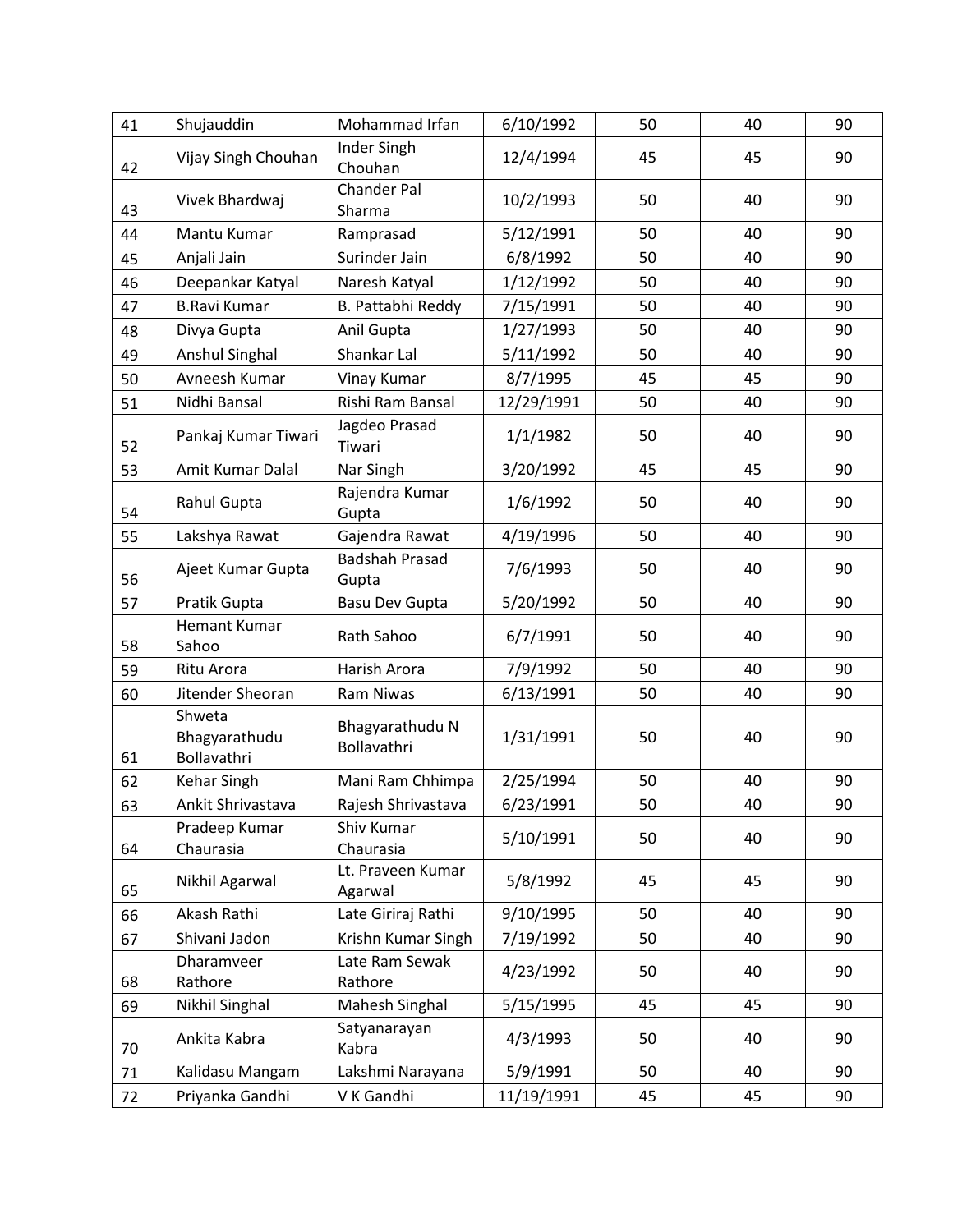| 73  | <b>Bindu Trivedi</b>               | Satya Prakash<br>Avasthi        | 1/17/1992  | 50 | 40 | 90 |
|-----|------------------------------------|---------------------------------|------------|----|----|----|
| 74  | Piyush Janyani                     | Satish Janyani                  | 11/29/1994 | 45 | 45 | 90 |
| 75  | Deep Kanwar                        | Moti Singh                      | 11/10/1992 | 50 | 40 | 90 |
| 76  | Mohit Gupta                        | Surendra kumar<br>gupta         | 9/7/1991   | 50 | 40 | 90 |
| 77  | Rosie Agarwal                      | Anand Agarwal                   | 9/4/1992   | 50 | 40 | 90 |
| 78  | Braja Kishore<br>Mohanty           | Rabindra Nath<br>Mohanty        | 4/6/1990   | 50 | 40 | 90 |
| 79  | Sahil Goel                         | Rajinder Goel                   | 10/3/1990  | 50 | 40 | 90 |
| 80  | Sanjay Kumar                       | Karan Singh                     | 12/5/1989  | 50 | 40 | 90 |
| 81  | Rahul Mahajan                      | Ramesh Mahajan                  | 2/10/1989  | 50 | 40 | 90 |
| 82  | Deepa Mukeshbhai<br><b>Bagaria</b> | Mukeshbhai<br>Dahyabhai Bagaria | 5/30/1989  | 50 | 40 | 90 |
| 83  | <b>Bhupander singh</b><br>Chauhan  | <b>Bhopal Singh</b><br>Chauhan  | 2/21/1990  | 50 | 40 | 90 |
| 84  | Nandukrishnan S                    | Suresh V                        | 1/28/1996  | 35 | 50 | 85 |
| 85  | Radhika Mittal                     | Suresh Kumar<br>Mittal          | 10/19/1993 | 50 | 35 | 85 |
| 86  | Maya Devi                          | Sher Singh                      | 12/18/1990 | 45 | 40 | 85 |
| 87  | Hardik Sharma                      | Late Shri Gajendra<br>Sharma    | 7/28/1992  | 45 | 40 | 85 |
| 88  | Amol Satish Jare                   | Satish Sarjerao Jare            | 1/2/1996   | 45 | 40 | 85 |
| 89  | Gautam Vasudeva                    | Suresh Vasudeva                 | 8/2/1993   | 45 | 40 | 85 |
| 90  | Subham Bhartia                     | Late Narayan<br><b>Bhartia</b>  | 1/25/1994  | 40 | 45 | 85 |
| 91  | Vishwajit Nayak                    | Mahendra Nayak                  | 10/1/1990  | 45 | 40 | 85 |
| 92  | Pratap Singh                       | Dev Singh                       | 8/24/1994  | 45 | 40 | 85 |
| 93  | <b>Bhawna Nagpal</b>               | Ashok Kumar<br>Nagpal           | 12/5/1994  | 45 | 40 | 85 |
| 94  | OM Parkash Singh                   | Rattan Singh                    | 3/5/1992   | 40 | 45 | 85 |
| 95  | Priti Todi                         | Gopal Kumar Todi                | 12/16/1991 | 40 | 45 | 85 |
| 96  | Rajat Sharma                       | Ravi Prakash<br>Sharma          | 10/17/1996 | 45 | 40 | 85 |
| 97  | Jitender Gautam                    | <b>Bhagwan Dass</b>             | 8/23/1991  | 40 | 45 | 85 |
| 98  | Soni Prasad                        | <b>Bhola Prasad</b>             | 6/12/1992  | 45 | 40 | 85 |
| 99  | Deepak Kumar<br>Agarwal            | Raj Kumar Agarwal               | 7/24/1992  | 45 | 40 | 85 |
| 100 | Dharmendra Kumar                   | Shyam Chandra<br>Sah            | 3/3/1988   | 50 | 35 | 85 |
| 101 | Jyoti Samant                       | Puran Singh                     | 12/16/1994 | 35 | 50 | 85 |
| 102 | Mayank Bansal                      | Jai Parkash Bansal              | 3/25/1992  | 45 | 40 | 85 |
| 103 | Aakriti Sachdeva                   | Naresh Kumar<br>Sachdeva        | 11/30/1992 | 45 | 40 | 85 |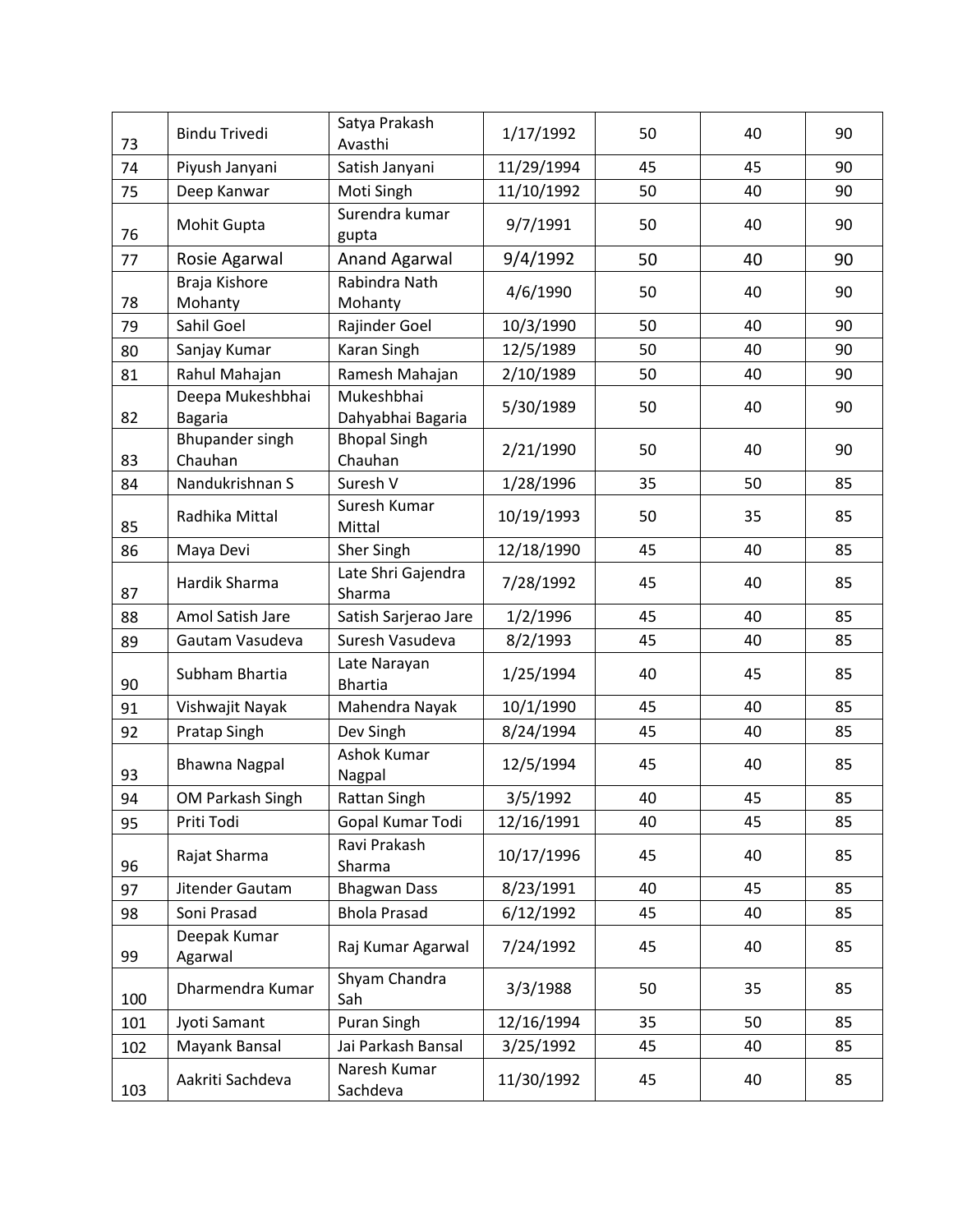| 104 | Nikhil Chouhan           | Sailesh Chouhan                | 11/24/1992 | 40 | 45 | 85 |
|-----|--------------------------|--------------------------------|------------|----|----|----|
| 105 | Ranjeet Nandu Ray        | Nandu Ray                      | 4/13/1995  | 40 | 45 | 85 |
| 106 | Jaya Ravindra<br>Agrawal | Ravindra Agrawal               | 2/28/1992  | 50 | 35 | 85 |
| 107 | Harsha                   | Late Harish Kumar              | 12/6/1990  | 40 | 45 | 85 |
| 108 | Raju Kumar Kashyap       | Nanki Prasad                   | 9/1/1993   | 45 | 40 | 85 |
| 109 | Manisha Singhal          | Rajendra Prasad<br>Agarwal     | 3/25/1994  | 45 | 40 | 85 |
| 110 | Kaumudi Sharma           | Vijay Kumar<br>Sharma          | 8/1/1994   | 45 | 40 | 85 |
| 111 | Mahendra Kumar<br>Saini  | Revar Mal Saini                | 4/3/1991   | 45 | 40 | 85 |
| 112 | Yaswant Kumar Arya       | Santosh Prasad<br>Arya         | 6/28/1993  | 45 | 40 | 85 |
| 113 | Ramandeep Singh          | Paramjeet Singh                | 8/17/1994  | 40 | 45 | 85 |
| 114 | Jami Tarun Kumar         | Jami Govinda Raju              | 12/8/1992  | 45 | 40 | 85 |
| 115 | Aayushi Airan            | <b>Gunvant Airan</b>           | 3/11/1992  | 50 | 35 | 85 |
| 116 | Deepak Kumar<br>Tiwari   | Rupnarayan Tiwari              | 1/16/1996  | 35 | 50 | 85 |
| 117 | Ashish Bhatnagar         | Rakesh Swaroop                 | 6/23/1994  | 45 | 40 | 85 |
| 118 | CA Nikhil Upadhyay       | Hemant Upadhyay                | 2/6/1995   | 45 | 40 | 85 |
| 119 | Radhika Aggarwal         | Mukesh Aggarwal                | 9/29/1994  | 40 | 45 | 85 |
| 120 | Meenakshi Papnoi         | <b>B.D. Papnoi</b>             | 10/22/1992 | 45 | 40 | 85 |
| 121 | Arushi Verma             | Manoj Kumar<br>Verma           | 6/27/1995  | 35 | 50 | 85 |
| 122 | Ankit Kesarwani          | Rakesh Kumar                   | 4/10/1992  | 40 | 40 | 80 |
| 123 | Priyanka Holani          | Bajrang Lal Holani             | 5/6/1993   | 40 | 40 | 80 |
| 124 | Rajat Jain               | Ashok Jain                     | 2/10/1996  | 35 | 45 | 80 |
| 125 | Akash Kumar Bansal       | Anil Kumar Bansal              | 9/27/1991  | 40 | 40 | 80 |
| 126 | <b>Ishan Mudgal</b>      | Puran Chandra<br>Mudgal        | 3/1/1993   | 35 | 45 | 80 |
| 127 | Vivek Sharma             | <b>Bishnu Prasad</b><br>Sharma | 4/12/1996  | 40 | 40 | 80 |
| 128 | Ayush Rastogi            | Ajay Kumar Rastogi             | 3/21/1995  | 35 | 45 | 80 |
| 129 | Maturi Sai Prasad        | M Sreerama<br>Narasimha Murthy | 9/25/1996  | 30 | 50 | 80 |
| 130 | Manish kumar             | Karan Pal SIngh                | 10/15/1994 | 40 | 40 | 80 |
| 131 | Ankit Saluja             | Om Prakash Saluja              | 8/27/1993  | 35 | 45 | 80 |
| 132 | Prasang Gupta            | Sharad Gupta                   | 1/2/1997   | 35 | 45 | 80 |
| 133 | Ayana Paul               | Paul K K                       | 6/30/1993  | 40 | 40 | 80 |
| 134 | Jai Prakash              | Chander Mohan                  | 4/16/1993  | 40 | 40 | 80 |
| 135 | Diptiranjan Rout         | Narendra Rout                  | 3/24/1992  | 45 | 35 | 80 |
| 136 | Shubham Jain             | Kali Charan Jain               | 6/4/1995   | 35 | 45 | 80 |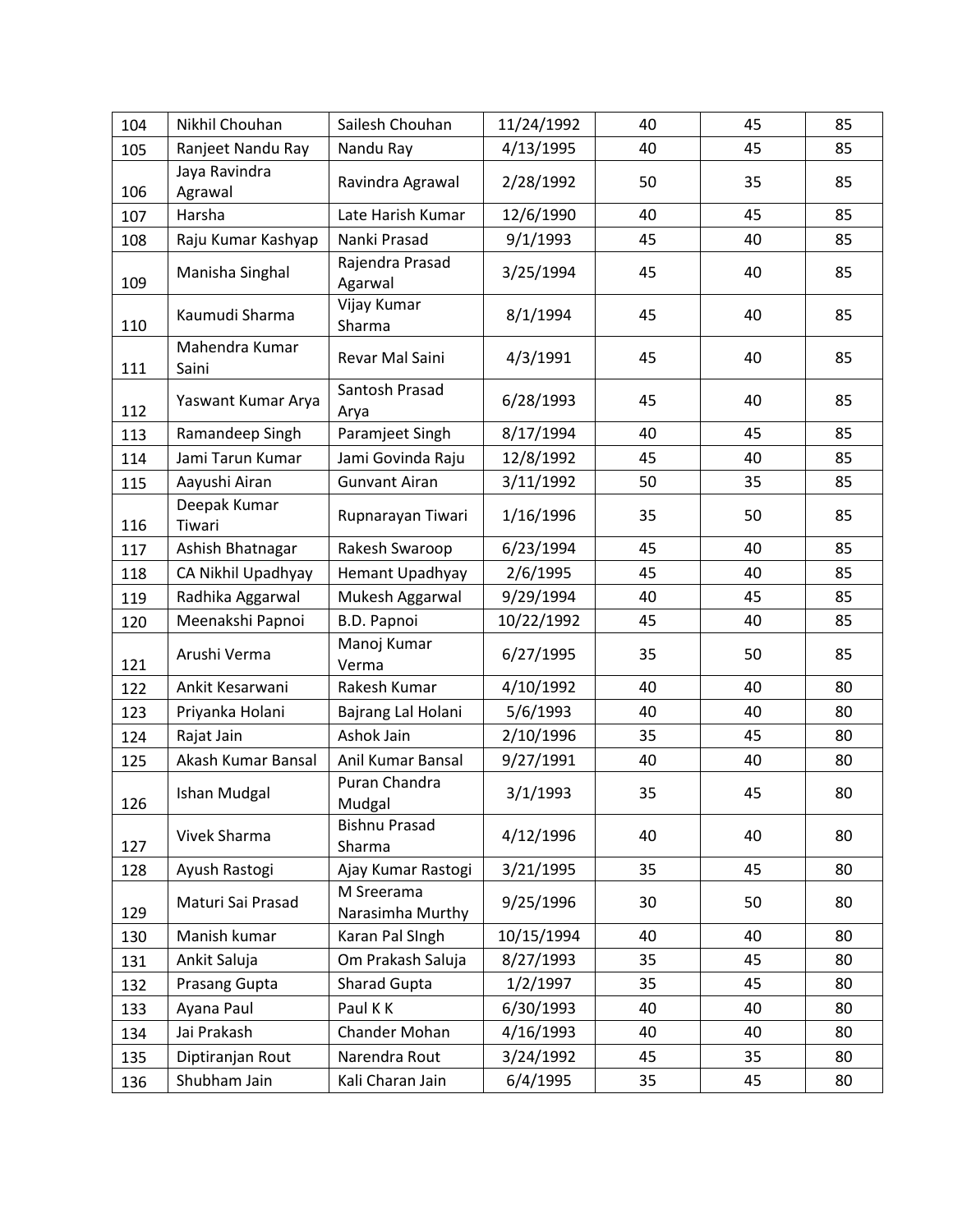| 137 | <b>Hemant Kumar</b><br>Gupta     | Ravi Kant Gupta              | 7/18/1991  | 40 | 40 | 80 |
|-----|----------------------------------|------------------------------|------------|----|----|----|
| 138 | Aparna Srivastava                | Late Sh. R.K<br>Srivastava   | 9/29/1992  | 35 | 45 | 80 |
| 139 | Sanjay Loonker                   | Shanti Chand<br>Loonker      | 11/27/1994 | 35 | 45 | 80 |
| 140 | Shantnu                          | Yashpal                      | 10/29/1991 | 40 | 40 | 80 |
| 141 | Gagan Grover                     | Sunil Kumar Grover           | 3/21/1993  | 40 | 40 | 80 |
| 142 | Abhilasha<br>Shekhawat           | Surendra Singh<br>Shekhawat  | 6/12/1993  | 35 | 45 | 80 |
| 143 | Shubham Verma                    | Lalit Verma                  | 7/9/1993   | 40 | 40 | 80 |
| 144 | Nagesh Singh                     | Natra Singh                  | 4/20/1994  | 40 | 40 | 80 |
| 145 | Rahul Gupta                      | Govinda Prasad<br>Gupta      | 7/11/1992  | 40 | 40 | 80 |
| 146 | Ravi Kumar                       | Suresh Kumar                 | 12/25/1990 | 40 | 40 | 80 |
| 147 | Deepak                           | Sushil Singh                 | 6/10/1994  | 35 | 45 | 80 |
| 148 | Akansha Jain                     | Vakil Chand Jain             | 3/8/1994   | 40 | 40 | 80 |
| 149 | <b>Umed Singh</b>                | Khem Singh                   | 1/2/1994   | 35 | 45 | 80 |
| 150 | Pooja Chaturvedi                 | Ravindra Kumar<br>Chaturvedi | 1/12/1991  | 40 | 40 | 80 |
| 151 | Sahil Goyal                      | Mohan Lal                    | 3/8/1996   | 30 | 50 | 80 |
| 152 | Ashita Varshney                  | Mahesh Varshney              | 2/13/1992  | 40 | 40 | 80 |
| 153 | Kunal                            | Rajeev Kumar Garg            | 9/17/1990  | 40 | 40 | 80 |
| 154 | <b>Ankit Garg</b>                | <b>Mahesh Garg</b>           | 3/6/1995   | 40 | 40 | 80 |
| 155 | Amit Koshta                      | Bhim Singh Koshta            | 12/26/1989 | 40 | 40 | 80 |
| 156 | Amit Mishra                      | Manoj Kumar                  | 7/6/1994   | 40 | 40 | 80 |
| 157 | Sonia Maan                       | Sukram Pal Singh             | 7/3/1991   | 40 | 40 | 80 |
| 158 | Sandeep                          | Harikishan                   | 5/8/1992   | 40 | 40 | 80 |
| 159 | Anshika Tyagi                    | Dharampal Tyagi              | 1/28/1997  | 40 | 40 | 80 |
| 160 | Poojaben L.Odedara               | Lakhubhai<br>D.Odedara       | 6/26/1992  | 40 | 40 | 80 |
| 161 | Molabanti Siva<br>Koteshwara Rao | Molabanti Apparao            | 7/19/1992  | 45 | 35 | 80 |
| 162 | Saloni Kumbhat                   | Mahendra Kumar<br>Kumbhat    | 2/21/1995  | 40 | 40 | 80 |
| 163 | Tanuj Wadhwa                     | Om Prakash<br>Wadhwa         | 9/27/1994  | 35 | 45 | 80 |
| 164 | Pooja Gupta                      | Kailash Chand<br>Agrawal     | 1/27/1995  | 40 | 40 | 80 |
| 165 | Deepanshu Kansal                 | Mangat Rai                   | 9/1/1996   | 35 | 45 | 80 |
| 166 | Garla Sirisha                    | Garla Suresh Babu            | 7/14/1996  | 30 | 45 | 75 |
| 167 | Kotha Srikar                     | Venkateshwer Rao<br>Kotha    | 8/3/1994   | 35 | 40 | 75 |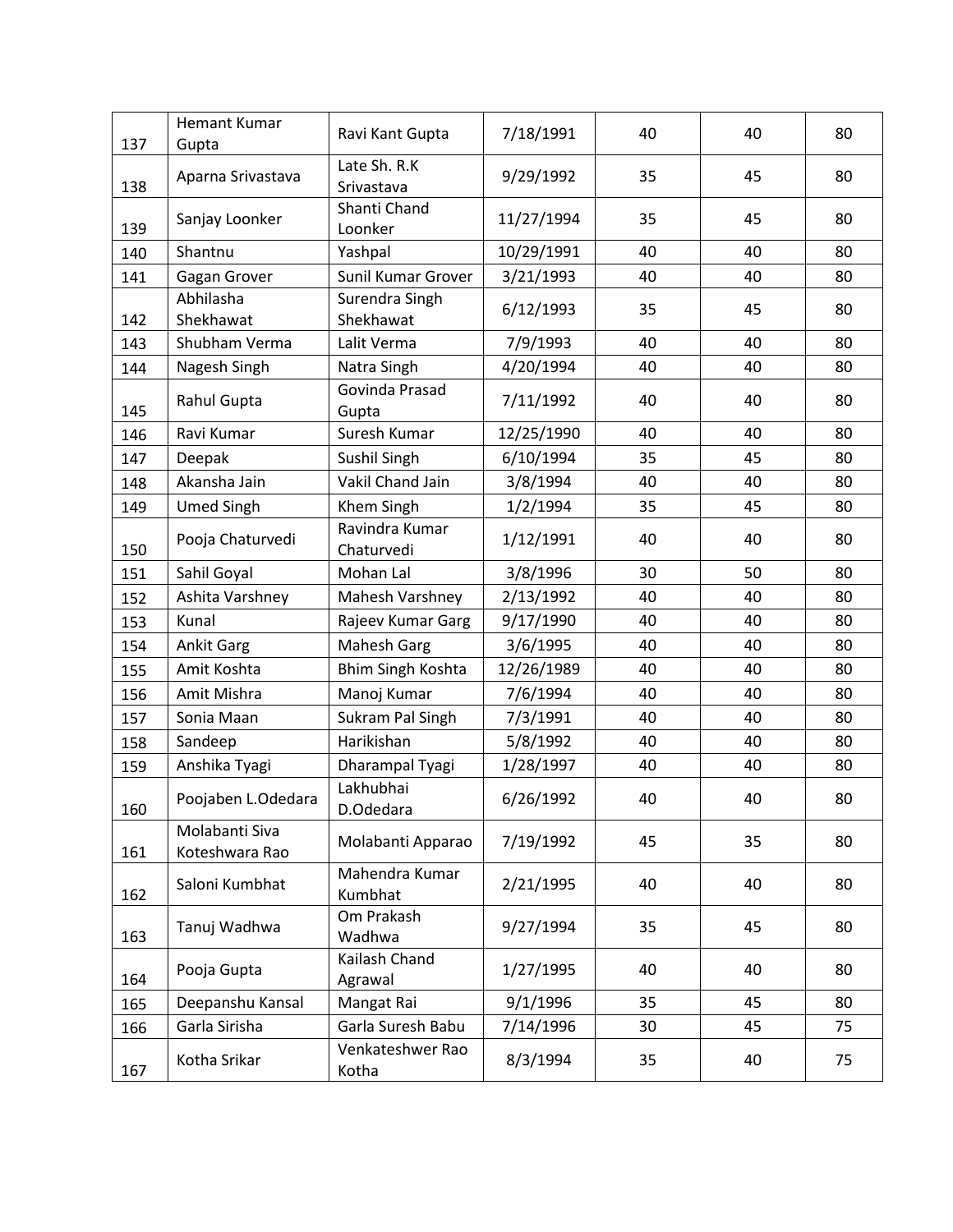| 168 | Sandeep Kumar<br>Agrawal       | Mahesh Kumar<br>Agrawal          | 3/5/1993   | 35 | 40 | 75 |
|-----|--------------------------------|----------------------------------|------------|----|----|----|
| 169 | Ravinder Singh                 | Kaushal Singh                    | 4/16/1993  | 35 | 40 | 75 |
| 170 | Pabitra Kumar<br><b>Behera</b> | Siba Charan Behera               | 6/25/1992  | 30 | 45 | 75 |
| 171 | Aman Verma                     | Late. Ganesh<br>Shankar Verma    | 11/28/1994 | 35 | 40 | 75 |
| 172 | <b>Rohit Bist</b>              | Daulat Singh Bist                | 11/3/1989  | 35 | 40 | 75 |
| 173 | Aditi                          | Ajay Kumar                       | 11/14/1997 | 35 | 40 | 75 |
| 174 | <b>Mohit Bhatt</b>             | Suresh Bhatt                     | 12/16/1997 | 30 | 45 | 75 |
| 175 | Rahul Sain                     | Naresh Sain                      | 5/29/1992  | 35 | 40 | 75 |
| 176 | <b>Trishant Agrawal</b>        | Krishan Gopal<br>Aggarwal        | 6/20/1994  | 35 | 40 | 75 |
| 177 | Vishnu Kumar<br>Sharma         | Kajod Mal Sharma                 | 10/15/1991 | 40 | 35 | 75 |
| 178 | <b>Brijesh</b>                 | Mohinder Paul                    | 9/12/1991  | 40 | 35 | 75 |
| 179 | Sanjay Nukala                  | Satish Nukala                    | 2/1/1997   | 30 | 45 | 75 |
| 180 | Yash Garg                      | Dinesh Garg                      | 7/29/1993  | 35 | 40 | 75 |
| 181 | Avnesh Chaudhary               | Satish Chaudhary                 | 4/22/1996  | 35 | 40 | 75 |
| 182 | Gontina Tataji                 | Gontina Siva<br>Narasimha Murthy | 6/6/1997   | 30 | 45 | 75 |
| 183 | <b>Bibhu Prasanna</b><br>Rout  | Bijaya Kumar Rout                | 3/21/1992  | 35 | 40 | 75 |
| 184 | Darpan Rajwania                | Rajesh Kumar                     | 1/24/1996  | 35 | 40 | 75 |
| 185 | Ravi Bansal                    | Ramesh Kumar                     | 2/11/1993  | 30 | 45 | 75 |
| 186 | Asish Kumar Das                | Aswini Kumar Das                 | 6/22/1993  | 35 | 40 | 75 |
| 187 | Poonam Sharma                  | Ram Prakash<br>Sharma            | 11/16/1995 | 40 | 35 | 75 |
| 188 | Nitesh Kumar<br>Sharma         | Harimohan Sharma                 | 4/20/1992  | 35 | 40 | 75 |
| 189 | Prashant Jain                  | Tarun Kumar Jain                 | 8/1/1993   | 35 | 40 | 75 |
| 190 | Mohsin Parkar                  | Gulam                            | 1/8/1997   | 30 | 45 | 75 |
| 191 | Konjeti Deepa                  | Konjeti Venkata<br>Seshaiah      | 4/10/1992  | 35 | 40 | 75 |
| 192 | Shweta Bhardwaj                | Ashok Kumar                      | 1/12/1994  | 35 | 40 | 75 |
| 193 | Abhishek Sahal                 | Naveen Kumar<br>Sahal            | 1/26/1998  | 35 | 40 | 75 |
| 194 | Lalit Sharma                   | Dinesh Kumar<br>Sharma           | 4/10/1999  | 30 | 45 | 75 |
| 195 | Ankit Grover                   | Vijay Kumar                      | 6/12/1994  | 35 | 40 | 75 |
| 196 | PVSS Yasasvi                   | Ps Adhikari                      | 10/9/1994  | 35 | 40 | 75 |
| 197 | Rohit Kumar<br>Awasthi         | Sudama Prasad<br>Awasthi         | 4/23/1991  | 30 | 45 | 75 |
| 198 | Shivani Tripathi               | Sanjay Pati Tripathi             | 2/2/1995   | 35 | 40 | 75 |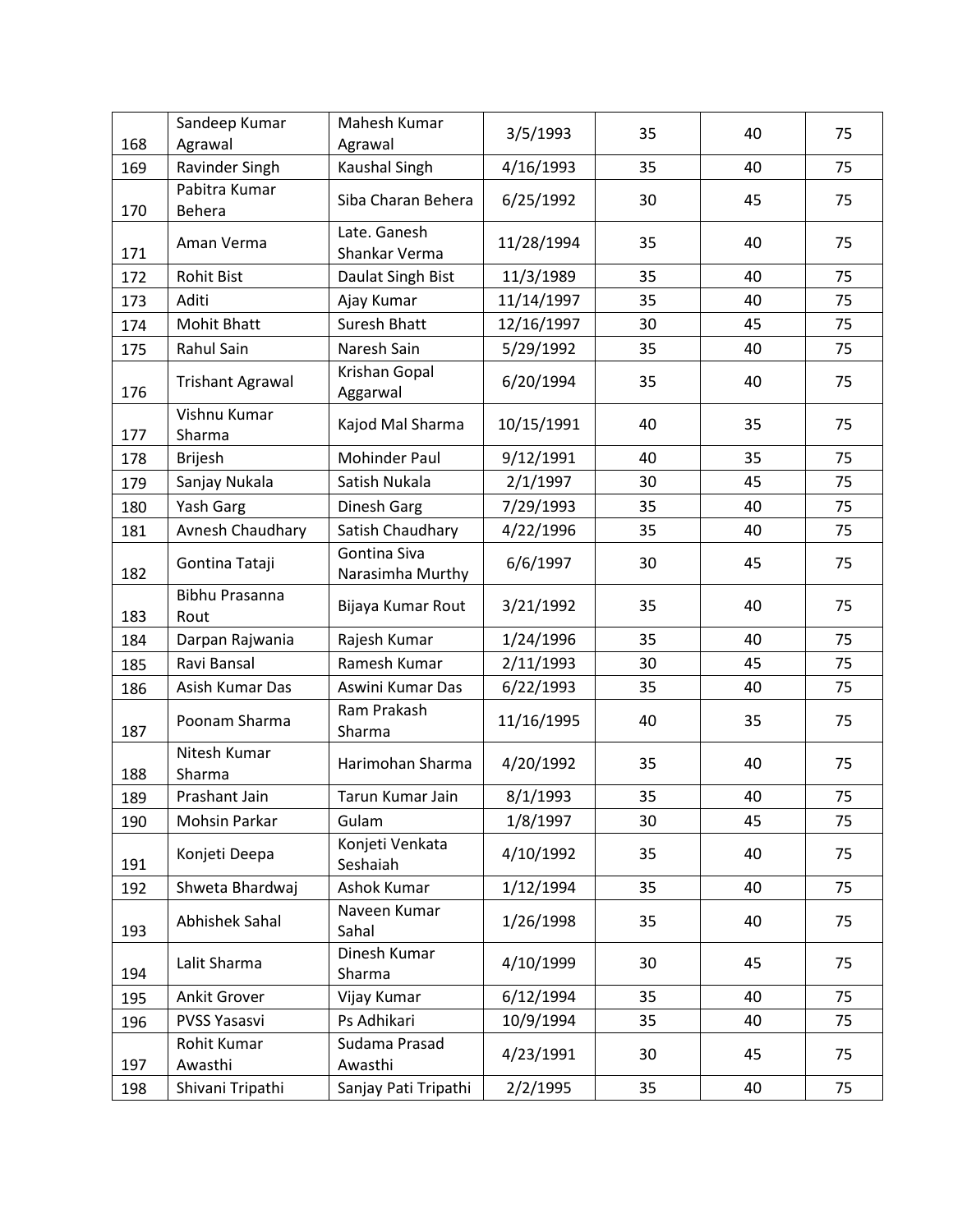| 199 | Purshottam<br>Aggarwal                                    | Sita Ram Aggarwal                | 3/13/1996  | 35 | 40 | 75 |
|-----|-----------------------------------------------------------|----------------------------------|------------|----|----|----|
| 200 | Manoj S                                                   | Selvaraj                         | 10/25/1989 | 30 | 45 | 75 |
| 201 | Vivek Sharma                                              | Kanhaiya Lal<br>Sharma           |            | 35 | 40 | 75 |
| 202 | Rajbir Singh<br>Deepa                                     |                                  | 2/28/1993  | 35 | 40 | 75 |
| 203 | Kapil                                                     | Mahender Singh                   | 10/28/1994 | 35 | 40 | 75 |
| 204 | Sandeep Rawat                                             | <b>Raichand Rawat</b>            | 3/10/1993  | 35 | 40 | 75 |
| 205 | Pawan Kumar Shah                                          | <b>Bhoj Shah</b>                 | 2/20/1994  | 40 | 35 | 75 |
| 206 | Priya Sharma                                              | Ajay Sharma                      | 7/3/1994   | 35 | 40 | 75 |
| 207 | <b>VISHWANATH</b><br><b>VIVEK MALLAH</b><br><b>MALLAH</b> |                                  | 8/13/1995  | 30 | 45 | 75 |
| 208 | Sanjay Pareek                                             | Suresh Pareek                    | 8/25/1995  | 30 | 40 | 70 |
| 209 | Jinal Ratilal Vaviya                                      | Ratilal                          | 4/18/1996  | 30 | 40 | 70 |
| 210 | Pooja Rathi                                               | Chandra Prakash<br>Rathi         | 11/15/1997 | 30 | 40 | 70 |
| 211 | Neha Puri                                                 | Raj Kumar                        | 9/28/1993  | 30 | 40 | 70 |
| 212 | Prasanna Hemant<br>Pandit                                 | <b>Hemant Tulsidas</b><br>Pandit | 7/6/1993   | 30 | 40 | 70 |
| 213 | Preeti Gulati                                             | Subhash Gulati                   | 2/11/1992  | 30 | 40 | 70 |
| 214 | Rani Kashyap                                              | Ram Naresh Rai                   | 11/18/1991 | 30 | 40 | 70 |
| 215 | Pulkit Kohli                                              | Anil Kumar Kohli                 | 4/15/1994  | 30 | 40 | 70 |
| 216 | Poonam Sharma                                             | Ghanshyam<br>Sharma              | 12/6/1996  | 35 | 35 | 70 |
| 217 | Chetan Gupta                                              | Anil Kumar                       | 10/20/1993 | 30 | 40 | 70 |
| 218 | Vikash Kumar Arya                                         | Santosh Kumar<br>Arya            | 8/19/1995  | 30 | 40 | 70 |
| 219 | Ankita Jain                                               | Chandra Kumar<br>Jain            | 7/14/1991  | 35 | 35 | 70 |
| 220 | Deepak Jain                                               | Mukesh Jain                      | 8/10/1995  | 30 | 40 | 70 |
| 221 | Pragya Gupta                                              | Vijay Kumar Gupta                | 1/22/1996  | 30 | 40 | 70 |
| 222 | Urvi Agarwal                                              | Mahendra Agarwal                 | 1/16/1997  | 30 | 40 | 70 |
| 223 | Hrishabh                                                  | <b>Vinod Prasad</b>              | 4/24/1996  | 30 | 40 | 70 |
| 224 | Tarunika Malhotra                                         | Ravi Malhotra                    | 9/1/1995   | 30 | 40 | 70 |
| 225 | Vijay Singh Butola                                        | Shishpal Singh<br><b>Butola</b>  |            | 30 | 40 | 70 |
| 226 | Vijay Joshi                                               | Lalit Mohan Joshi                | 5/1/1991   | 30 | 40 | 70 |
| 227 | Haris P                                                   | Abdul Majeed                     | 5/4/1993   | 30 | 40 | 70 |
| 228 | Varsha Kumari<br>Gupta                                    | Sarvjeet Prasad<br>Gupta         | 9/21/1998  | 30 | 40 | 70 |
| 229 | Kamlesh Gupta                                             | Jai Prakash Gupta                | 7/5/1995   | 30 | 40 | 70 |
| 230 | Arjun Kaushik                                             | Deepak Kaushik                   | 11/17/1994 | 30 | 40 | 70 |
| 231 | Kajali Agrawal                                            | Pawan Kumar<br>Agrawal           | 4/28/1996  | 30 | 40 | 70 |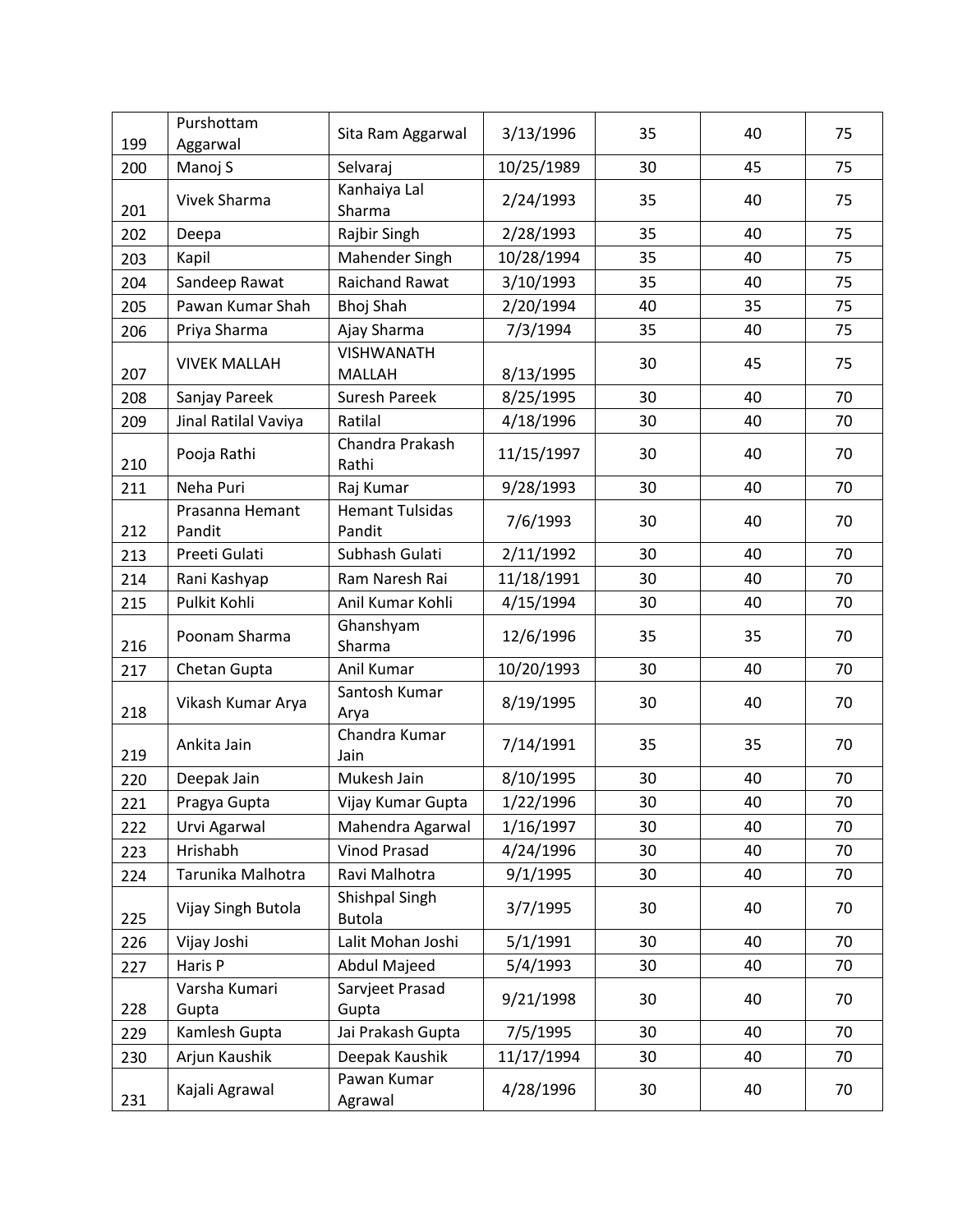| 232 | Padma Mishra                                 | Dr. Rajendra<br>Mishra                   | 4/16/1993  | 30 | 40 | 70 |
|-----|----------------------------------------------|------------------------------------------|------------|----|----|----|
| 233 | Venugopalan S                                | L Sundaresan                             | 7/2/1990   | 30 | 40 | 70 |
| 234 | Yogita Jain                                  | Dinesh Chand Jain                        | 6/13/1995  | 30 | 40 | 70 |
| 235 | Komal                                        | Vijay Kumar Goyal                        | 1/30/1993  | 30 | 40 | 70 |
| 236 | Jaya Krishna Kapoor                          | Vijay Kapoor                             | 3/16/1994  | 30 | 40 | 70 |
| 237 | Dhawal Dhiraj Tank                           | Dhiraj Tank                              | 3/26/1992  | 30 | 40 | 70 |
| 238 | Sunny Sharma                                 | Surender Kumar                           |            | 30 | 40 | 70 |
| 239 | Pooja Bansal                                 | Kulbhushan Bansal                        |            | 30 | 40 | 70 |
| 240 | Gourav Bansal                                | Murari Lal Gupta                         | 10/4/1995  | 30 | 40 | 70 |
| 241 | Amit Kumar                                   | Inder Singh                              | 11/15/1991 | 30 | 40 | 70 |
| 242 | Akshit sood                                  | <b>B</b> K Sood                          | 1/2/1995   | 30 | 40 | 70 |
| 243 | Archana Kumari                               | Sudesh Kumar                             | 8/15/1994  | 30 | 40 | 70 |
| 244 | Mahesh Sharma                                | Dhanna Lal Sharma                        | 3/1/1994   | 30 | 40 | 70 |
| 245 | Rajendra Kumar<br>Shefali Agrawal<br>Agrawal |                                          | 9/21/1992  | 35 | 35 | 70 |
| 246 | Saloni                                       | Satish Kumar                             | 8/31/1997  | 30 | 40 | 70 |
| 247 | <b>KRISHNA KUMAR</b><br><b>CHOUDHARY</b>     | <b>VIJAY SHANKAR</b><br><b>CHOUDHARY</b> | 12/15/1993 | 30 | 40 | 70 |
| 248 | Shruti Sharma                                | <b>Brijesh Sharma</b>                    | 11/14/1991 | 30 | 35 | 65 |

Shortlisted candidates for the posts of Assistant Manager/S&T as per table A above are directed to attend Interview through video conferencing as per the details below:

| <b>Post</b>                                | <b>No. Of Candidates</b> | <b>Date of Interview</b>                                                                                                                                                                      | <b>Time &amp; Venue</b>                                                                                                                                                                                                                             |
|--------------------------------------------|--------------------------|-----------------------------------------------------------------------------------------------------------------------------------------------------------------------------------------------|-----------------------------------------------------------------------------------------------------------------------------------------------------------------------------------------------------------------------------------------------------|
| <b>Assistant</b><br><b>Manager/Finance</b> | 83                       | S. No. 1-20:<br>9 <sup>th</sup> September, 2021<br>$S. No. 21-40:$<br>$10th$ September, 2021<br>S. No. 41-61:<br>13 <sup>th</sup> September, 2021<br>S. No. $62-83$ :<br>14th September, 2021 | interview would be<br>conducted<br>The<br>through Online Mode. The scheduled time<br>and link for online interview for each<br>candidate will be shared separately one<br>day before the interview date on e-mail<br>IDs of shortlisted candidates. |

**Note- Candidature of shortlisted candidates for interview is purely provisional subject to subsequent verification of all original documents for assessment of final eligibility of selected candidates as per eligibility criteria mentioned in the advertisement for the above said post.**